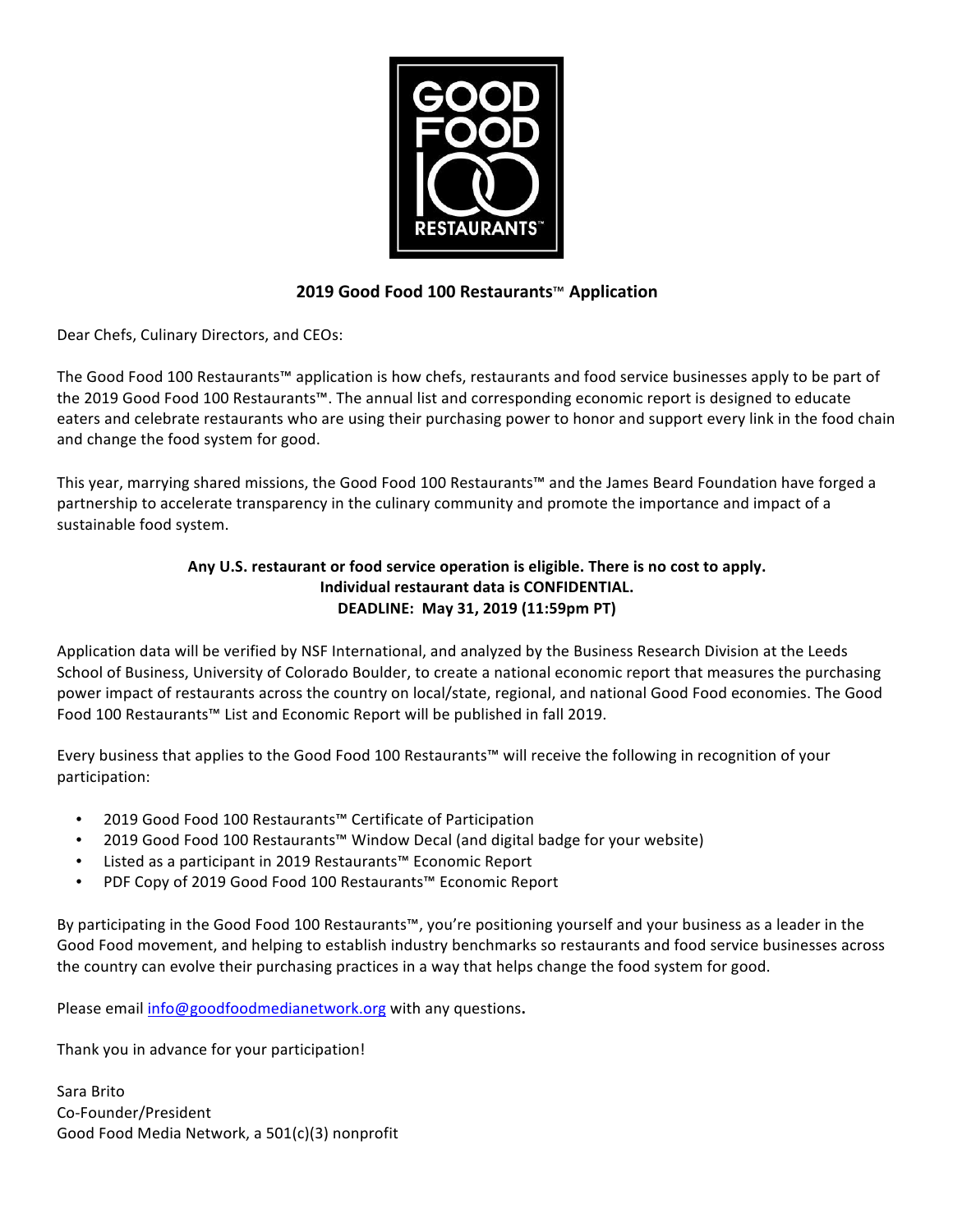# **Getting Started**

PLEASE READ: You must complete one (1) survey for each brand/restaurant business by state (e.g., one (1) survey for all Tender Greens California locations, one (1) survey for all Tender Greens New York locations, one (1) survey for all Tender Greens Massachusetts locations, etc.)

## **1) Contact Information (person completing the application)**

| First Name (person completing the application):                 |
|-----------------------------------------------------------------|
| Last Name (person completing the application):                  |
| Email Address (person completing the application):              |
| Best Phone Number to Reach (person completing the application): |

### What to  $Expected$  – How the Application Works

Any U.S. restaurant or food service operation is eligible to participate. You will need your 2018 food purchases by producer ready and available. Individual restaurant data is CONFIDENTIAL. You have the option to **SAVE** application at the bottom of each page, and complete by **May 31, 2019 (11:59pm PT)**. 

**STEP 1: Contact & Restaurant Information** 

Pre-Work for STEPS  $2 - 7$ : Gather 2018 Food Purchases  $(5)$  by producer for each of your brands/restaurant businesses by state (if you operate in multiple states). Based on feedback from chefs and restaurants that have completed the application, we recommend the following to make completing STEPS  $2 - 7$  faster and easier for you and your staff:

- Download PDF to preview and print 2019 application
- Ask each of your distributors for a summary of your 2018 purchases by producer, whenever possible
- Ask your Accountant/Bookkeeper or someone on your staff to organize your 2018 food purchases by the six (6) food categories being tracked: Bread, Flour, Grain, Bean and Legume, Dairy & Eggs, Meat & Poultry, Fish & Seafood, Fruits & Vegetables, and All Other (e.g., oils, condiments, spices, etc.)
- STEP 2: 2018 Purchasing Data
- STEP 3: Business Information (Optional)
- STEP 4: Labor Information (Optional)
- STEP 5: Additional Questions (Optional)
- STEP 6: Select Participation Benefits & Opportunities
- STEP 7: Upload Logo

FINAL STEP: Confirm & Submit application by May 31, 2019 (11:59pm PT)

*Once you complete pre-work, the online application takes approximately* 30 – 60 minutes to complete. *You need to have 2018 food purchases* (\$) by producer ready and available.

Any U.S. restaurant or food service operation is eligible to participate. Individual restaurant data is CONFIDENTIAL. You have the *option to SAVE application at the bottom of each page, and complete application by May 31, 2019 (11:59pm)*.

#### **STEP 1 of 7: Contact & Restaurant Information**

PLEASE READ: You must complete one (1) application for each brand/restaurant business per state (e.g., one (1) survey for Tender Greens California, one (1) survey for Tender Greens New York, one (1) survey for Tender Greens Massachusetts, etc.)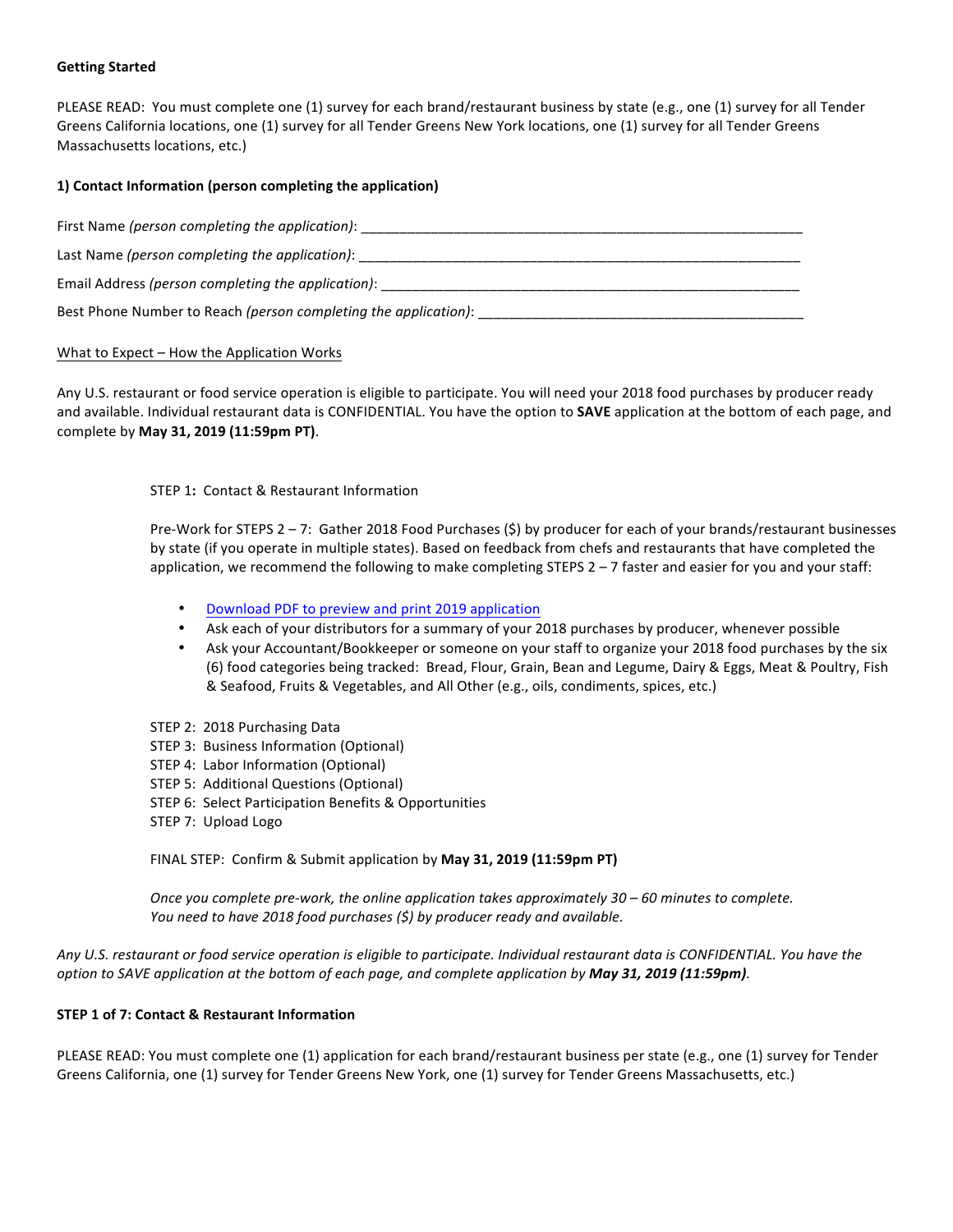2) What Type of Restaurant/Food Business? This will determine how your restaurant is categorized when the Good Food 100 Restaurants<sup>™</sup> List is published.

() Quick Service - Counter service & drive thru () Fast Casual - Counter service & more customized menu vs. QSR (e.g., Tender Greens, Farm Burger, etc.) () Specialty Grocer/Lunch Counter (e.g., Cured Boulder, Brooklyn Larder, etc.) () Casual Dining - Full table service, casual atmosphere, limited wine selection, paper napkins (e.g., Border Grill, Snooze, Next Door, etc.) () Fine Dining - Full table service, more refined atmosphere, wine list, cloth napkins (e.g., A.O.C., Frontera Grill, Gramercy Tavern, The Kitchen, etc.) () Food Service (e.g., colleges/universities, hospitals, schools, sports arenas, etc.) () Catering - Off-premise events (e.g., Union Square Events, Crested Butte's Personal Chefs)

- ( ) Meal Delivery Service Home delivery of restaurant-quality meals/meal kits (e.g., Blue Apron, Green Chef, etc.)
- $( )$  Other Write In:

# **3) Contact Information**

Restaurant/Business Name (this is the name that will appear when the Good Food 100 Restaurants™ list is published):

\_\_\_\_\_\_\_\_\_\_\_\_\_\_\_\_\_\_\_\_\_\_\_\_\_\_\_\_\_\_\_\_\_\_\_\_\_\_\_\_\_\_\_\_\_\_\_\_\_\_\_\_\_\_\_\_\_\_\_\_\_\_\_\_\_\_\_\_\_\_\_\_\_\_\_\_\_\_\_\_\_\_\_\_\_\_\_\_\_\_\_\_\_\_\_\_\_\_\_\_\_

State in which this restaurant/business operates (reminder: one application per brand per state)\_\_\_\_\_\_\_\_\_\_\_\_\_\_\_\_\_\_\_\_

Total number of locations operated in this state as of December 31, 2018?

\_\_\_\_\_\_\_\_\_\_\_\_\_\_\_\_\_\_\_\_\_\_\_\_\_\_\_\_\_\_\_\_\_\_\_\_\_\_\_\_\_\_\_\_\_\_\_\_\_

FIRST NAME of Executive Chef/Culinary Director/CEO/Owner *(person whose name will appear when Good Food 100 Restaurants*™ List is published):

LAST NAME of Executive Chef/Culinary Director/CEO/Owner *(person whose name will appear when Good Food 100 Restaurants*™ *List is published)*: \_\_\_\_\_\_\_\_\_\_\_\_\_\_\_\_\_\_\_\_\_\_\_\_\_\_\_\_\_\_\_\_\_\_\_\_\_\_\_\_\_\_\_\_\_\_\_\_\_

#### Gender of Executive Chef/Culinary Director

( ) Male

- ( ) Female
- () Transgender Male
- () Transgender Female
- ( ) Gender Variant / Non-conforming
- () Other Write  $\ln$ :
- ( ) Prefer not to answer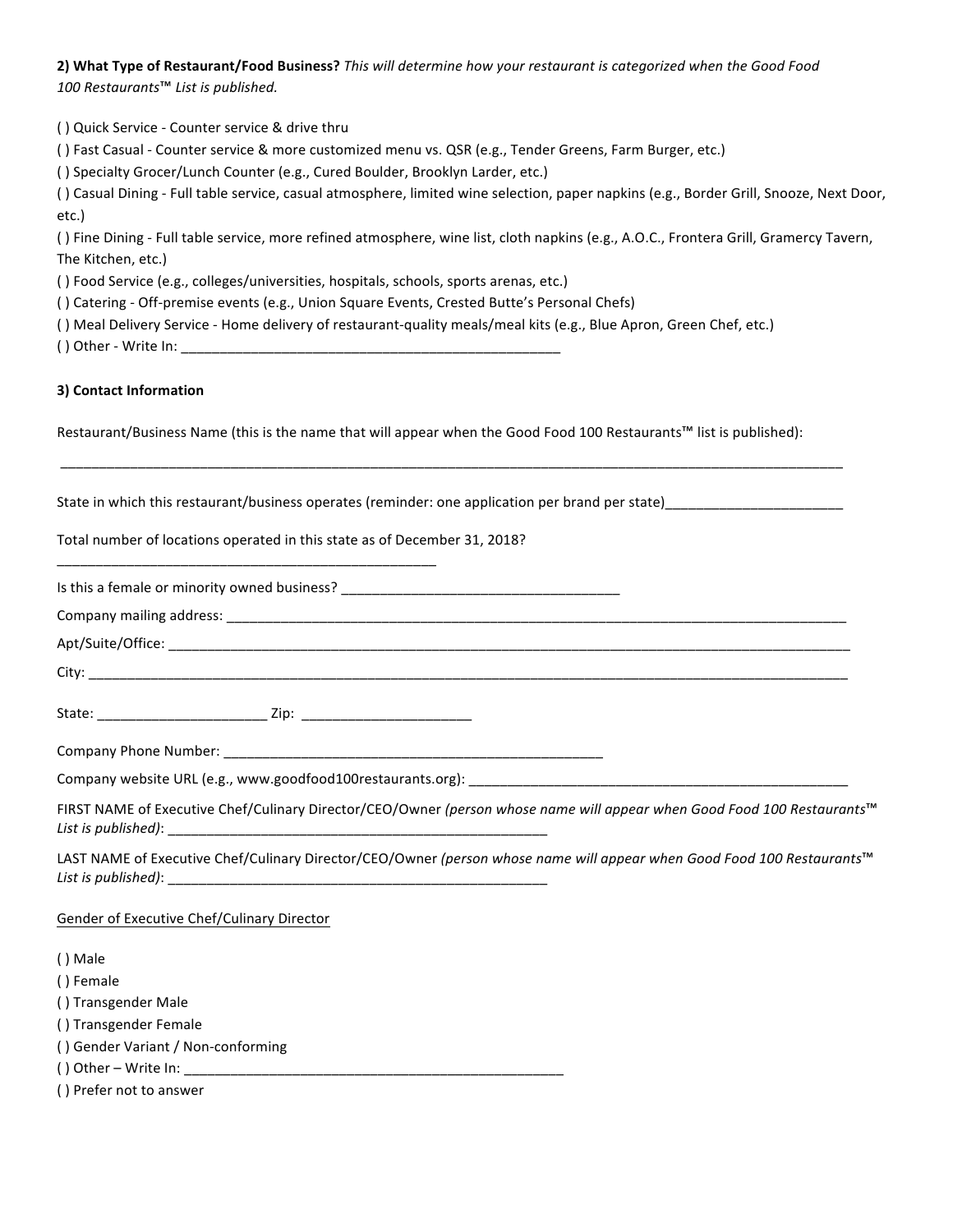# Ethnicity of CEO/Owner

( ) Asian

- ( ) Native Hawaiian or Other Pacific Islander
- () Black/African-American
- () White
- () Hispanic/Latino
- ( ) American Indian/Alaska Native
- ( ) Other Write  $In:$
- ( ) Prefer not to answer

Official Title (This is the title that will appear when the Good Food 100 Restaurants™ list is published):

EMAIL ADDRESS of Executive Chef/Culinary Director/CEO/Owner:

\_\_\_\_\_\_\_\_\_\_\_\_\_\_\_\_\_\_\_\_\_\_\_\_\_\_\_\_\_\_\_\_\_\_\_\_\_\_\_\_\_\_\_\_\_\_\_\_\_

Best Phone Number to Reach Executive Chef/Culinary Director/CEO/Owner:

First Name of PR/Marketing Person:

Last Name of PR/Marketing Person:

Email Address of PR/Marketing Person: \_\_\_\_\_\_\_\_\_\_\_\_\_

PR/Marketing Person Company (if different from restaurant): \_\_\_\_\_\_\_\_\_\_\_\_\_\_\_\_\_\_\_\_\_\_\_\_\_\_\_\_\_\_\_\_\_\_\_\_\_\_\_\_\_\_\_\_\_\_\_\_\_\_\_\_\_

Best Phone Number to Reach PR/Marketing Person: \_\_\_\_\_\_\_\_\_\_\_\_\_\_\_\_\_\_\_\_\_\_\_\_\_\_\_\_\_\_\_\_

# **4) Social Media Information**

Company Twitter (e.g., @GoodFood100List): \_\_\_\_\_\_\_\_\_\_\_\_\_\_\_\_\_\_\_\_\_\_\_\_\_\_\_\_\_\_\_\_\_\_\_\_\_\_\_\_\_\_\_\_\_\_\_\_\_

Company Instagram (e.g., @GoodFood100List): \_\_\_\_\_\_\_\_\_\_\_\_\_\_\_

Company Facebook URL (e.g., www.facebook.com/goodfood100list/): \_\_\_\_\_\_\_\_\_\_\_\_\_\_\_\_\_\_\_\_\_\_\_\_\_\_\_\_\_\_\_\_\_\_\_\_\_\_\_\_\_\_\_\_\_\_\_\_\_

Twitter - Executive Chef/Culinary Director/CEO/Owner (e.g., @slowfoodiegirl):

Instagram - Executive Chef/Culinary Director/CEO/Owner (e.g., @slowfoodiegirl):

# **5) Industry Affiliations/Memberships. Please check all that apply:**

[] James Beard Award Nominee [] James Beard Award Winner [] JBF Chefs Boot Camp for Policy & Change Alumni [] JBF SmartCatch Program [] Chefs Collaborative Member [] Slow Food Member [] WCR - Women Chefs & Restaurateurs Member [] Eat Denver (Colorado Only) [ ] Other - Write In: \_\_\_\_\_\_\_\_\_\_\_\_\_\_\_\_\_\_\_\_\_\_\_\_\_\_\_\_\_\_\_\_\_\_\_\_\_\_\_\_\_\_\_\_\_\_\_\_\_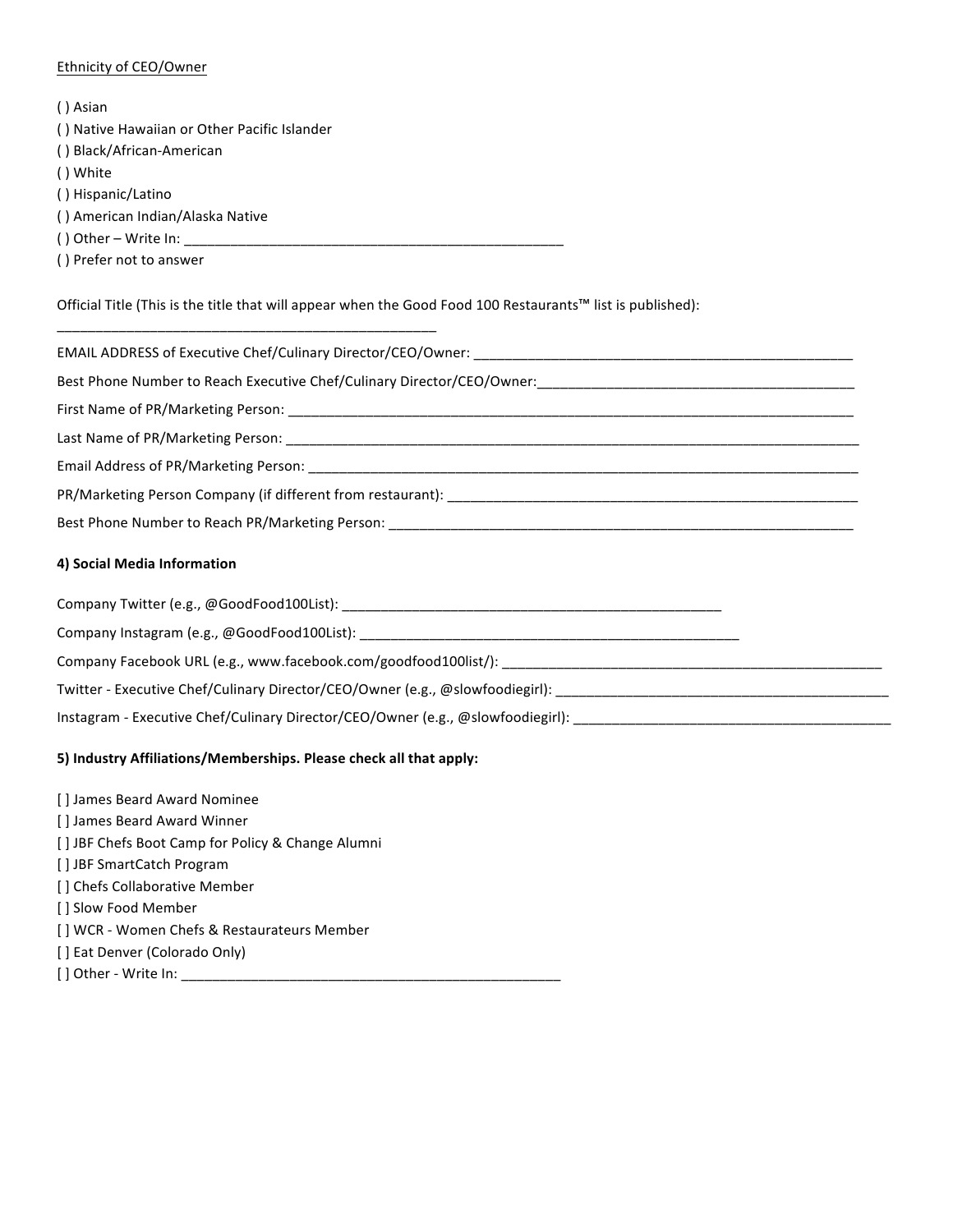### **STEP 2 of 7: Purchasing Data**

#### **2018 Bread, Flour, Grain, Bean & Legume Purchases**

PLEASE READ: You must complete one (1) application for each brand/restaurant business by state (e.g., one (1) survey for Tender Greens California, one (1) survey for Tender Greens New York, one (1) survey for Tender Greens Massachusetts, etc.)

Guidelines for self-reporting Bread, Flour, Grain, Bean & Legume purchases: To be considered a "Good Food" purchase, producer must at least meet minimum threshold of "Good" as defined below:

#### Produced using Certified Organic and/or sustainable agricultural practices

### Please report purchases at the individual producer (NOT distributor/purveyor) level, whenever possible.

*NOTE: You may be asked to provide supporting documents for NSF International to validate your purchase amounts. Immediately* following the submission deadline, NSF will conduct a random sample and reach out via email to request the appropriate documents, including a combination of invoices and notes regarding how purchase totals were calculated. As stated in the application, individual *restaurant data will remain CONFIDENTIAL.*

For the purposes of this study, regions are defined by U.S. Bureau of Economic Analysis

New England: CT, ME, MA, NH, RI, VT Mideast: DE, Washington, D.C., MD, NJ, NY, PA Great Lakes: IL, IN, MI, OH, WI Plains: IA, KS, MN, MO, NE, ND, SD

Southeast: AL, AR, FL, GA, KY, LA, MS, NC, SC, TN, VA, WV Southwest: AZ, NM, OK, TX Rocky Mountain: CO, ID, MT, UT, WY West: AK, CA, HI, NV, OR, WA

# **6) 2018 Bread, Flour, Grain, Bean & Legume Purchases**

\$\_\_\_\_\_\_\_\_ In-State good food purchases \$\_\_\_\_\_\_\_\_ In-State non-good food purchases \$ Regional good food purchases (excluding in-state purchases) \$\_\_\_\_\_\_\_\_ Regional non-good food purchases (excluding in-state purchases) \$\_\_\_\_\_\_\_\_ National good food purchases (excluding state and regional purchases) \$ National non-good food purchases (excluding state and regional purchases) \$ 1000 International good food purchases \$\_\_\_\_\_\_\_\_ International non-good food purchases

# **7) Top 3 GOOD FOOD Bread, Flour, Grain, Bean & Legume Producers/Purveyors** *(Based on 2018 total purchases \$)*

|                            | <b>Company Name</b> | <b>First Name</b> | <b>Last Name</b> | <b>Email</b> | Phone | <b>Total 2018</b><br>Purchases (\$) |
|----------------------------|---------------------|-------------------|------------------|--------------|-------|-------------------------------------|
| Bread, Flour, Grain,       |                     |                   |                  |              |       |                                     |
| <b>Bean &amp; Legume</b>   |                     |                   |                  |              |       |                                     |
| Producer/Purveyor 1        |                     |                   |                  |              |       |                                     |
| Bread, Flour, Grain,       |                     |                   |                  |              |       |                                     |
| Bean & Legume              |                     |                   |                  |              |       |                                     |
| <b>Producer/Purveyor 2</b> |                     |                   |                  |              |       |                                     |
| Bread, Flour, Grain,       |                     |                   |                  |              |       |                                     |
| Bean & Legume              |                     |                   |                  |              |       |                                     |
| Producer/Purveyor 3        |                     |                   |                  |              |       |                                     |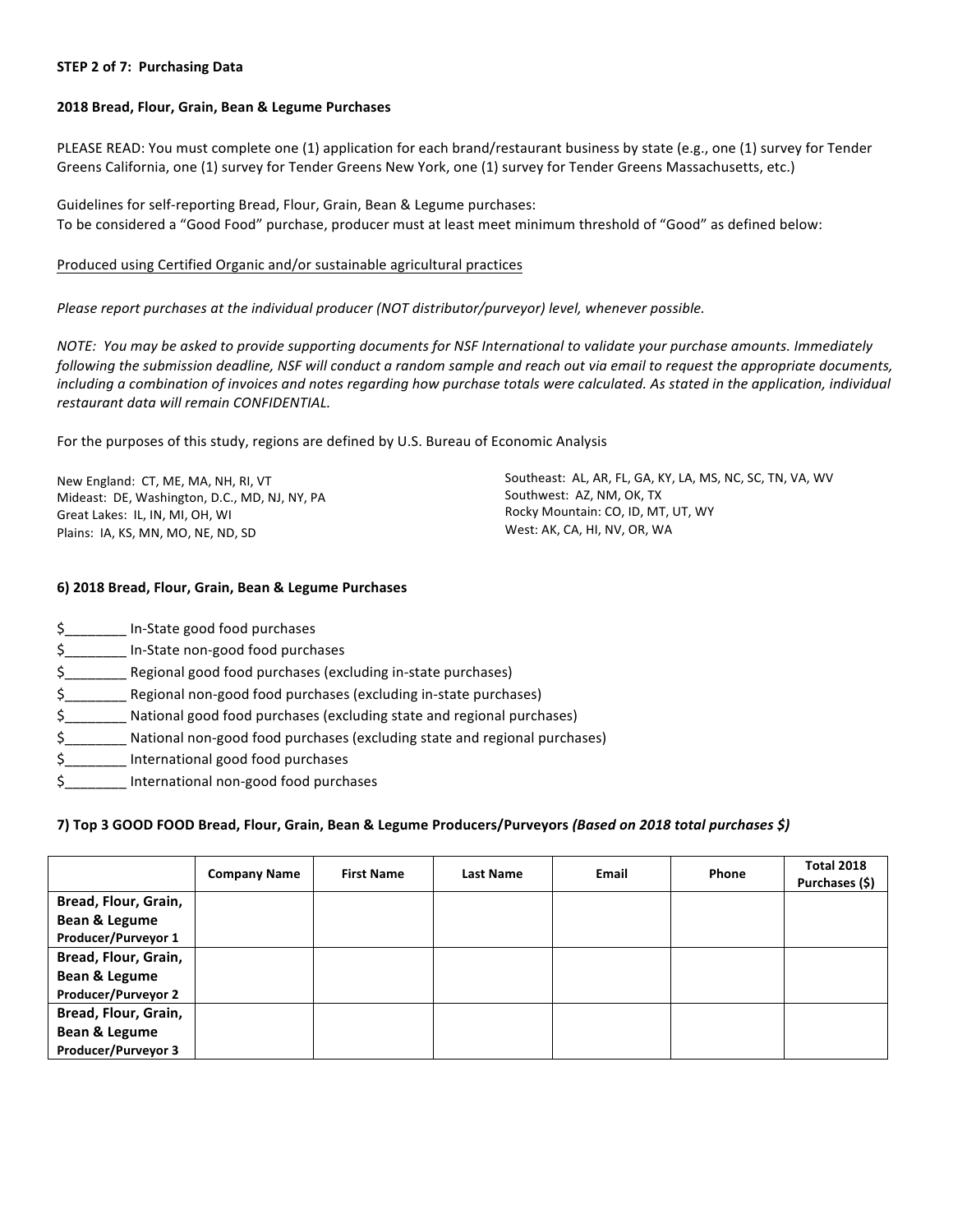### **2018 Dairy & Egg Purchases**

PLEASE READ: You must complete one (1) application for each brand/restaurant business by state (e.g., one (1) survey for Tender Greens California, one (1) survey for Tender Greens New York, one (1) survey for Tender Greens Massachusetts, etc.)

Guidelines for self-reporting Dairy & Eggs purchases: To be considered a "Good Food" purchase, producer must at least meet minimum threshold of "Good" as defined below:

#### Raised without the use of sub-therapeutic antibiotics or added hormones, no cages or confinement

*Please report purchases at the individual producer (NOT distributor/purveyor) level, whenever possible.* 

*NOTE:* You may be asked to provide supporting documents for NSF International to validate your purchase amounts. Immediately *following* the submission deadline, NSF will conduct a random sample and reach out via email to request the appropriate documents, *including a combination of invoices and notes regarding how purchase totals were calculated. As stated in the application, individual restaurant data will remain CONFIDENTIAL.*

For the purposes of this study regions are defined by U.S. Bureau of Economic Analysis

New England: CT, ME, MA, NH, RI, VT Mideast: DE, Washington, D.C., MD, NJ, NY, PA Great Lakes: IL, IN, MI, OH, WI Plains: IA, KS, MN, MO, NE, ND, SD

Southeast: AL, AR, FL, GA, KY, LA, MS, NC, SC, TN, VA, WV Southwest: AZ, NM, OK, TX Rocky Mountain: CO, ID, MT, UT, WY West: AK, CA, HI, NV, OR, WA

# **8) 2018 Dairy & Eggs Purchases**

| In-State good food purchases                                              |
|---------------------------------------------------------------------------|
| In-State non-good food purchases                                          |
| Regional good food purchases (excluding in-state purchases)               |
| Regional non-good food purchases (excluding in-state purchases)           |
| National good food purchases (excluding state and regional purchases)     |
| National non-good food purchases (excluding state and regional purchases) |
| International good food purchases                                         |
| International non-good food purchases                                     |
|                                                                           |

# **9) Top 3 GOOD FOOD Dairy & Eggs Producers/Purveyors** *(Based on 2018 total purchases \$)*

|                                              | Company<br>Name | <b>First Name</b> | <b>Last Name</b> | Email | Phone | <b>Total 2018</b><br>Purchases (\$) |
|----------------------------------------------|-----------------|-------------------|------------------|-------|-------|-------------------------------------|
| Dairy and Eggs<br>Producer/Purveyor 1        |                 |                   |                  |       |       |                                     |
| Dairy and Eggs<br><b>Producer/Purveyor 2</b> |                 |                   |                  |       |       |                                     |
| Dairy and Eggs<br>Producer/Purveyor 3        |                 |                   |                  |       |       |                                     |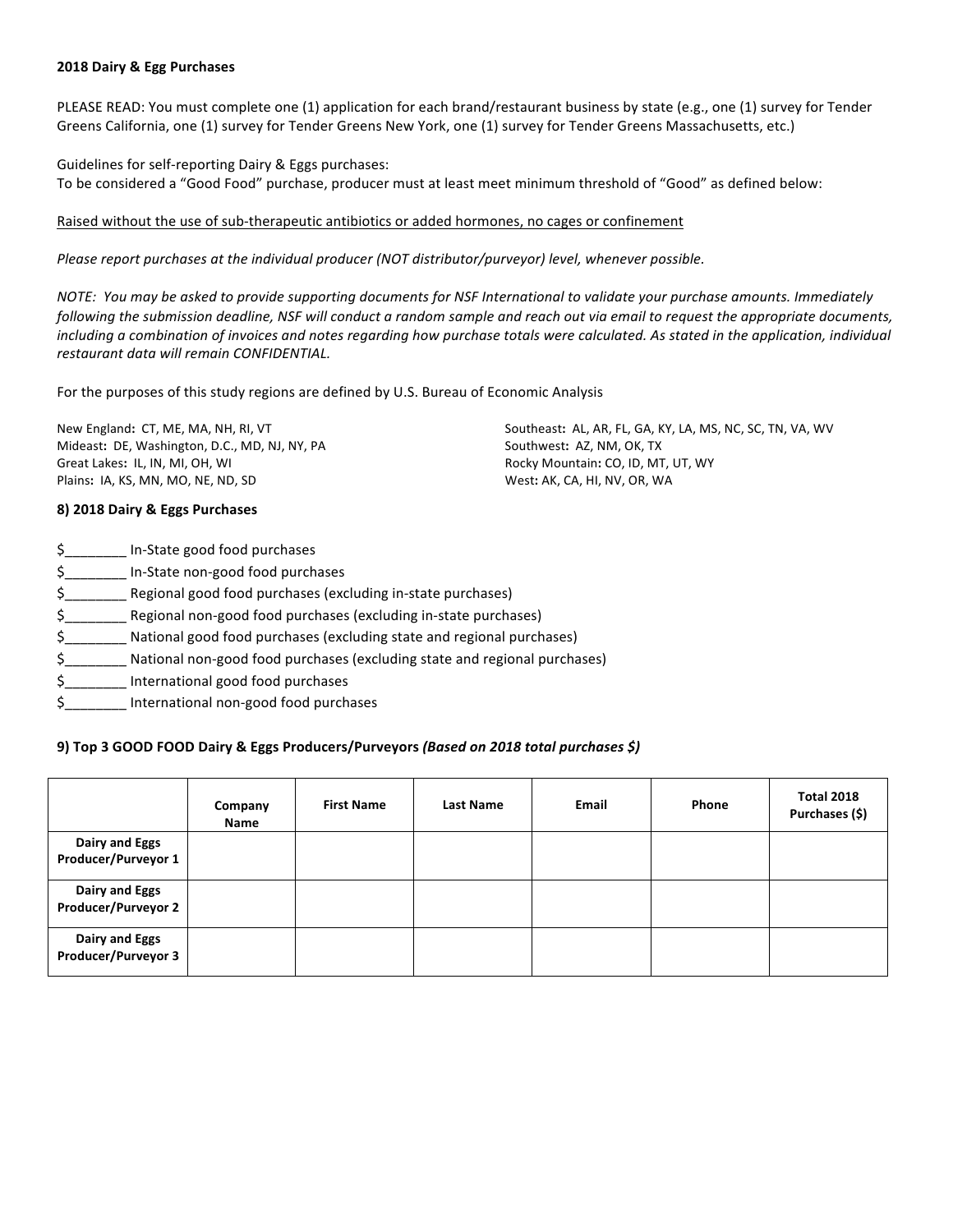### **2018 Fish & Seafood Purchases**

PLEASE READ: You must complete one (1) application for each brand/restaurant business by state (e.g., one (1) survey for Tender Greens California, one (1) survey for Tender Greens New York, one (1) survey for Tender Greens Massachusetts, etc.)

Guidelines for self-reporting Fish & Seafood purchases:

To be considered a "Good Food" purchase, producer/purveyor must at least meet minimum threshold of "Good" as defined below.

Wild and sustainably farmed fish & seafood. This includes fish & seafood on Monterrey Bay Aquarium's Seafood Watch "Green" and "Yellow" list.

Fish & seafood purchased from U.S. purveyors, but caught in international waters are considered national purchases, for the purposes of this study.

*Please report purchases at the individual producer/purveyor (NOT distributor)* level, whenever possible.

*NOTE:* You may be asked to provide supporting documents for NSF International to validate your purchase amounts. Immediately following the submission deadline, NSF will conduct a random sample and reach out via email to request the appropriate documents, *including a combination of invoices and notes regarding how purchase totals were calculated. As stated in the application, individual restaurant data will remain CONFIDENTIAL.*

For the purposes of this study regions are defined by U.S. Bureau of Economic Analysis:

New England: CT, ME, MA, NH, RI, VT Mideast: DE, Washington, D.C., MD, NJ, NY, PA Great Lakes: IL, IN, MI, OH, WI Plains: IA, KS, MN, MO, NE, ND, SD

Southeast: AL, AR, FL, GA, KY, LA, MS, NC, SC, TN, VA, WV Southwest: AZ, NM, OK, TX Rocky Mountain: CO, ID, MT, UT, WY West: AK, CA, HI, NV, OR, WA

## **10) 2018 Fish & Seafood Purchases**

\$\_\_\_\_\_\_\_\_ In-State good food purchases \$ 1n-State non-good food purchases \$ Regional good food purchases (excluding in-state purchases) \$ \_\_\_\_\_\_\_\_ Regional non-good food purchases (excluding in-state purchases) \$\_\_\_\_\_\_\_\_ National good food purchases (excluding state and regional purchases) \$\_\_\_\_\_\_\_\_\_\_\_ National non-good food purchases (excluding state and regional purchases) \$ 1000 International good food purchases \$\_\_\_\_\_\_\_\_ International non-good food purchases

# **11) Top 3 GOOD FOOD Fish & Seafood Producers/Purveyors** *(Based on 2018 total purchases \$)*

|                            | Company<br><b>Name</b> | <b>First Name</b> | <b>Last Name</b> | Email | Phone | <b>Total 2018</b><br>Purchases (\$) |
|----------------------------|------------------------|-------------------|------------------|-------|-------|-------------------------------------|
| Fish & Seafood             |                        |                   |                  |       |       |                                     |
| Producer/Purveyor 1        |                        |                   |                  |       |       |                                     |
| Fish & Seafood             |                        |                   |                  |       |       |                                     |
| <b>Producer/Purveyor 2</b> |                        |                   |                  |       |       |                                     |
| Fish & Seafood             |                        |                   |                  |       |       |                                     |
| <b>Producer/Purveyor 3</b> |                        |                   |                  |       |       |                                     |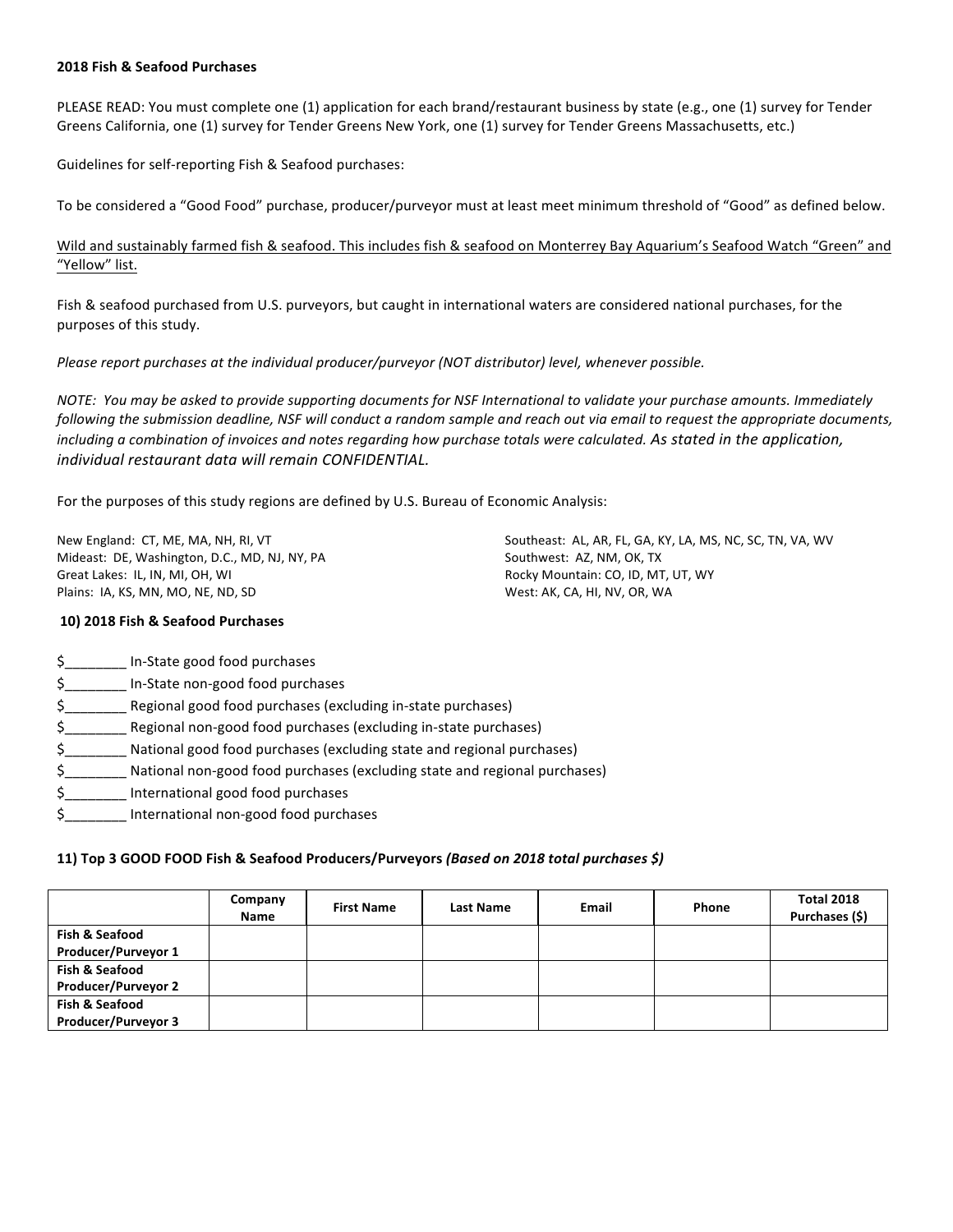#### **2018 Meat & Poultry Purchases**

PLEASE READ: You must complete one (1) application for each brand/restaurant business by state (e.g., one (1) survey for Tender Greens California, one (1) survey for Tender Greens New York, one (1) survey for Tender Greens Massachusetts, etc.)

Guidelines for self-reporting Meat & Poultry purchases:

To be considered a "Good Food" purchase, producer must at least meet minimum threshold of "Good" as defined below:

Raised without the use of sub-therapeutic antibiotics or added hormones, no cages or confinement

*Please report purchases* (\$) at the individual producer/purveyor (NOT distributor) level, whenever possible.

*NOTE: You may be asked to provide supporting documents for NSF International to validate your purchase amounts. Immediately* following the submission deadline, NSF will conduct a random sample and reach out via email to request the appropriate documents, including a combination of invoices and notes regarding how purchase totals were calculated. As stated in the application, individual *restaurant data will remain CONFIDENTIAL.*

For the purposes of this study regions are defined by U.S. Bureau of Economic Analysis:

New England: CT, ME, MA, NH, RI, VT Mideast: DE, Washington, D.C., MD, NJ, NY, PA Great Lakes: IL, IN, MI, OH, WI Plains: IA, KS, MN, MO, NE, ND, SD

### **12) 2018 Meat & Poultry Purchases**

Southeast: AL, AR, FL, GA, KY, LA, MS, NC, SC, TN, VA, WV Southwest: AZ, NM, OK, TX Rocky Mountain: CO, ID, MT, UT, WY West: AK, CA, HI, NV, OR, WA

- \$\_\_\_\_\_\_\_\_ In-State good food purchases \$\_\_\_\_\_\_\_\_ In-State non-good food purchases
- $$_{\sim}$  Regional good food purchases (excluding in-state purchases)
- \$\_\_\_\_\_\_\_\_ Regional non-good food purchases (excluding in-state purchases)
- \$ National good food purchases (excluding state and regional purchases)
- \$\_\_\_\_\_\_\_\_\_\_\_ National non-good food purchases (excluding state and regional purchases)
- \$ lnternational good food purchases
- \$ lnternational non-good food purchases

#### **13)** Top 3 GOOD FOOD Meat & Poultry Producers/Purveyors (Based on 2018 total purchases \$)

|                                                         | Company<br>Name | <b>First Name</b> | <b>Last Name</b> | Email | Phone | <b>Total 2018</b><br>Purchases (\$) |
|---------------------------------------------------------|-----------------|-------------------|------------------|-------|-------|-------------------------------------|
| <b>Meat &amp; Poultry</b><br>Producer/Purveyor 1        |                 |                   |                  |       |       |                                     |
| <b>Meat &amp; Poultry</b><br><b>Producer/Purveyor 2</b> |                 |                   |                  |       |       |                                     |
| <b>Meat &amp; Poultry</b><br>Producer/Purveyor 3        |                 |                   |                  |       |       |                                     |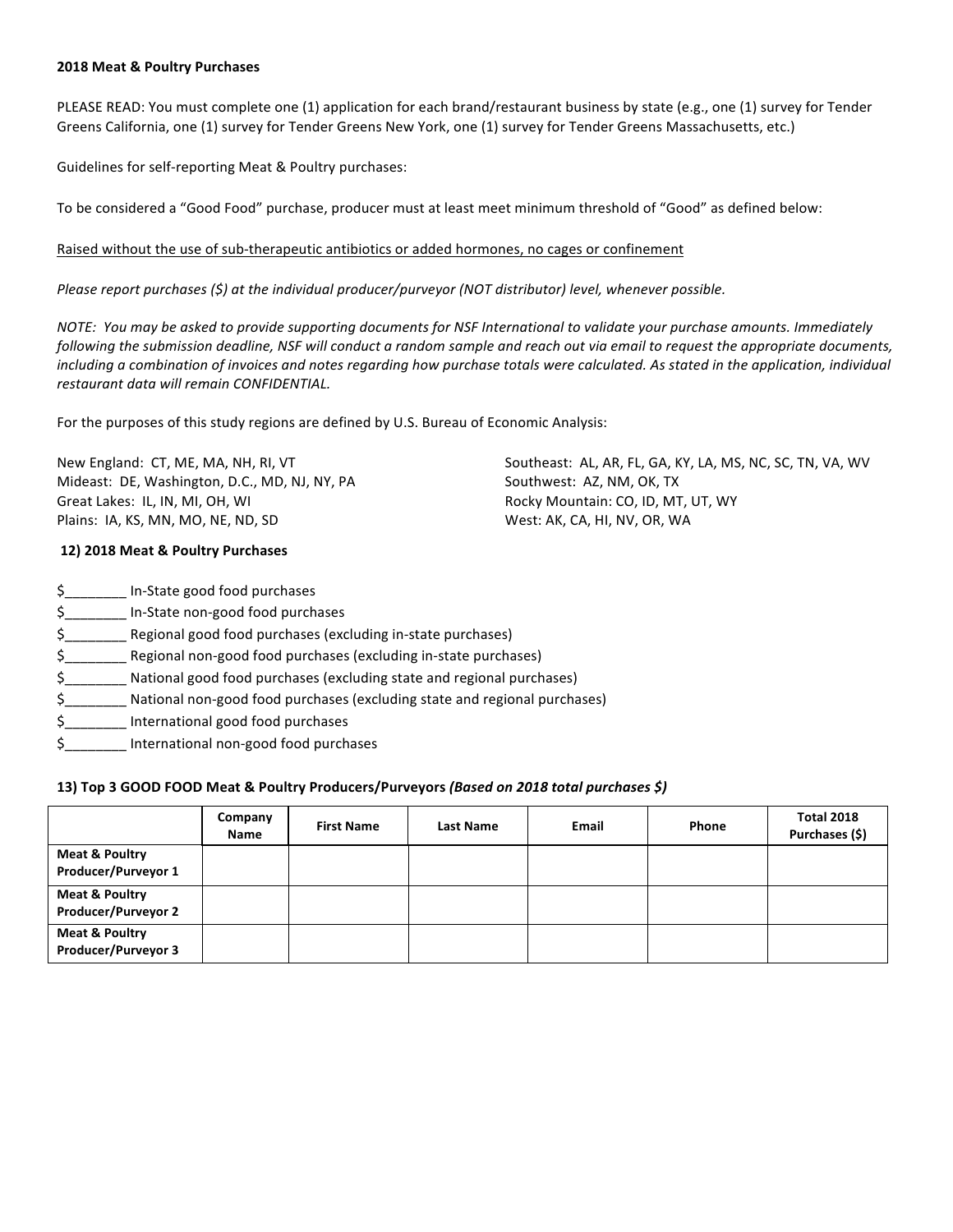### **2018 Fruits & Vegetable Purchases**

PLEASE READ: You must complete one (1) application for each brand/restaurant business by state (e.g., one (1) survey for Tender Greens California, one (1) survey for Tender Greens New York, one (1) survey for Tender Greens Massachusetts, etc.)

Guidelines for self-reporting Fruits & Vegetable purchases: To be considered a "Good Food" purchase, producer must at least meet minimum threshold of "Good" as defined below:

## Grown using Certified Organic and/or sustainable agricultural practices

*Please report purchases* (\$) at the individual producer (NOT distributor/purveyor) level, whenever possible.

*NOTE:* You may be asked to provide supporting documents for NSF International to validate your purchase amounts. Immediately *following* the submission deadline, NSF will conduct a random sample and reach out via email to request the appropriate documents, *including a combination of invoices and notes regarding how purchase totals were calculated.* As stated in the application, individual *restaurant data will remain CONFIDENTIAL.*

For the purposes of this study regions are defined by U.S. Bureau of Economic Analysis:

New England: CT, ME, MA, NH, RI, VT Mideast: DE, Washington, D.C., MD, NJ, NY, PA Great Lakes: IL, IN, MI, OH, WI Plains: IA, KS, MN, MO, NE, ND, SD

Southeast: AL, AR, FL, GA, KY, LA, MS, NC, SC, TN, VA, WV Southwest: AZ, NM, OK, TX Rocky Mountain: CO, ID, MT, UT, WY West: AK, CA, HI, NV, OR, WA

### **14) 2018 Fruits & Vegetable Purchases**

| \$ | In-State good food purchases                                              |
|----|---------------------------------------------------------------------------|
| \$ | In-State non-good food purchases                                          |
| \$ | Regional good food purchases (excluding in-state purchases)               |
| \$ | Regional non-good food purchases (excluding in-state purchases)           |
| \$ | National good food purchases (excluding state and regional purchases)     |
| \$ | National non-good food purchases (excluding state and regional purchases) |
| Ś  | International good food purchases                                         |
| \$ | International non-good food purchases                                     |

# 15) Top 3 GOOD FOOD Fruits & Vegetable Producers/Purveyors (Based on 2018 total purchases \$)

|                                                   | <b>Company Name</b> | <b>First Name</b> | <b>Last Name</b> | Email | Phone | Total 2018 Purchases (\$) |
|---------------------------------------------------|---------------------|-------------------|------------------|-------|-------|---------------------------|
| Fruits & Vegetable Producer/Purveyor 1            |                     |                   |                  |       |       |                           |
| <b>Fruits &amp; Vegetable Producer/Purveyor 2</b> |                     |                   |                  |       |       |                           |
| <b>Fruits &amp; Vegetable Producer/Purveyor 3</b> |                     |                   |                  |       |       |                           |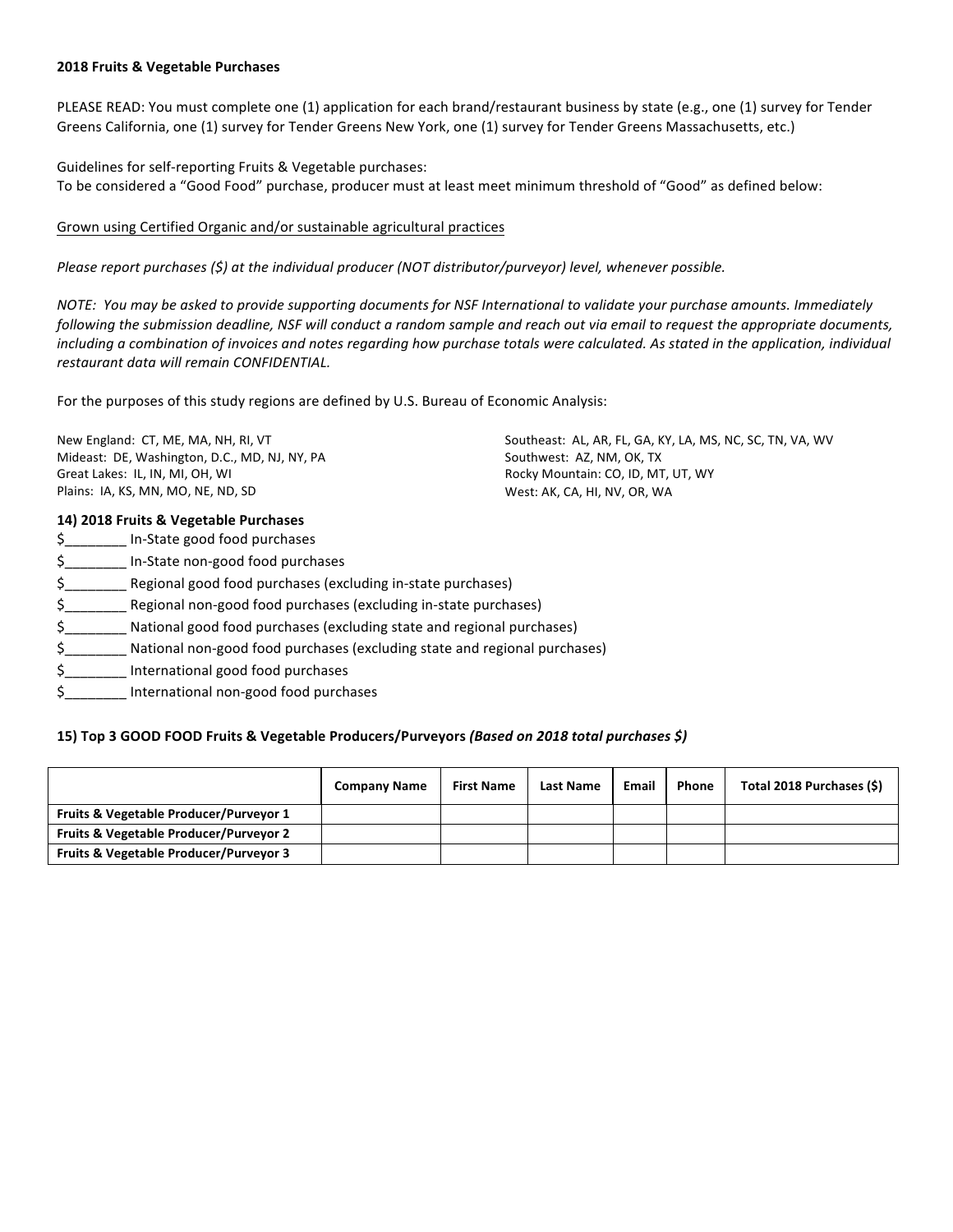# 2018 All Other Food Purchases (e.g., oils, condiments, spices, etc.)

PLEASE READ: You must complete one (1) application for each brand/restaurant business by state (e.g., one (1) survey for Tender Greens California, one (1) survey for Tender Greens New York, one (1) survey for Tender Greens Massachusetts, etc.)

Guidelines for self-reporting All Other Food Purchases: To be considered a "Good Food" purchase, producer must at least meet minimum threshold of "Good" as defined below:

# Produced using Certified Organic and/or sustainable agricultural practices

*Please report purchases* (\$) at the individual producer (NOT distributor/purveyor) level, whenever possible.

*NOTE: You may be asked to provide supporting documents for NSF International to validate your purchase amounts. Immediately* following the submission deadline, NSF will conduct a random sample and reach out via email to request the appropriate documents, including a combination of invoices and notes regarding how purchase totals were calculated. As stated in the application, individual *restaurant data will remain CONFIDENTIAL.*

For the purposes of this study regions are defined by U.S. Bureau of Economic Analysis

| New England: CT, ME, MA, NH, RI, VT           | Southeast: AL, AR, FL, GA, KY, LA, MS, NC, SC, TN, VA, WV |
|-----------------------------------------------|-----------------------------------------------------------|
| Mideast: DE, Washington, D.C., MD, NJ, NY, PA | Southwest: AZ, NM, OK, TX                                 |
| Great Lakes: IL, IN, MI, OH, WI               | Rocky Mountain: CO, ID, MT, UT, WY                        |
| Plains: IA, KS, MN, MO, NE, ND, SD            | West: AK, CA, HI, NV, OR, WA                              |

# **16) 2018 All Other Food Purchases (e.g., oils, condiments, spices, etc.)**

| \$<br>In-State good food purchases                                              |
|---------------------------------------------------------------------------------|
| \$<br>In-State non-good food purchases                                          |
| \$<br>Regional good food purchases (excluding in-state purchases)               |
| \$<br>Regional non-good food purchases (excluding in-state purchases)           |
| \$<br>National good food purchases (excluding state and regional purchases)     |
| \$<br>National non-good food purchases (excluding state and regional purchases) |
| \$<br>International good food purchases                                         |
| \$<br>International non-good food purchases                                     |

# **17) Top 3 GOOD FOOD All Other Food Producers/Purveyors (e.g., oils, condiments, spices, etc.)** *(Based on 2018 total purchases \$)*

|                            | Company<br><b>Name</b> | <b>First Name</b> | <b>Last Name</b> | Email | Phone | <b>Total 2018</b><br>Purchases (\$) |
|----------------------------|------------------------|-------------------|------------------|-------|-------|-------------------------------------|
| Other                      |                        |                   |                  |       |       |                                     |
| Producer/Purveyor 1        |                        |                   |                  |       |       |                                     |
| Other                      |                        |                   |                  |       |       |                                     |
| <b>Producer/Purveyor 2</b> |                        |                   |                  |       |       |                                     |
| Other                      |                        |                   |                  |       |       |                                     |
| <b>Producer/Purveyor 3</b> |                        |                   |                  |       |       |                                     |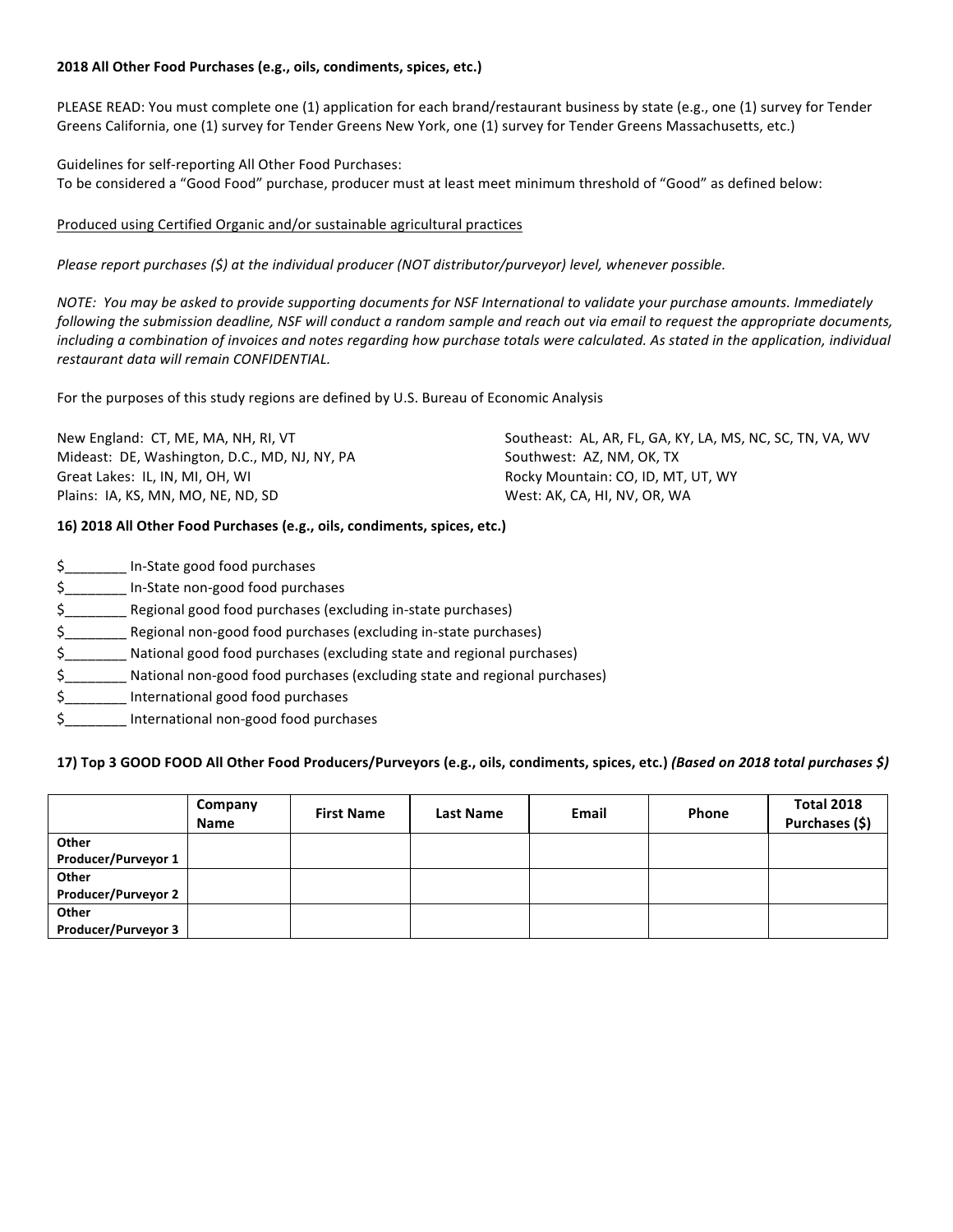#### **STEP 3 of 7: Business Information**

OPTIONAL: Thank you for taking the time to answer the questions below. Your answers do NOT impact your Good Food 100 rating, but will help us gain a better understanding of different types of restaurants and food businesses across the country, so we can raise funds to develop programs to better address your needs. All individual restaurant data is CONFIDENTIAL.

| 20) What was your food cost percentage (%) in 2018 (excluding beverages)? __________________________                                                                                                                                             |                                                                                                                                                                                                                                                                        |  |
|--------------------------------------------------------------------------------------------------------------------------------------------------------------------------------------------------------------------------------------------------|------------------------------------------------------------------------------------------------------------------------------------------------------------------------------------------------------------------------------------------------------------------------|--|
| 21) What Point-of-Sale (POS) system do you currently use?<br>(This information will help as we continue to improve the Good Food 100 Restaurants <sup>™</sup> application)<br><u> 1989 - Johann Barbara, margaret eta biztanleria (h. 1989).</u> |                                                                                                                                                                                                                                                                        |  |
| 22) What inventory management/procurement system do you currently use?<br>(This information will help as we continue to improve the Good Food 100 Restaurants™ application)                                                                      |                                                                                                                                                                                                                                                                        |  |
| <b>STEP 4 OF 7: Labor Information</b>                                                                                                                                                                                                            |                                                                                                                                                                                                                                                                        |  |
| funds to develop programs to better address your needs. All individual restaurant data is CONFIDENTIAL.                                                                                                                                          | OPTIONAL: Thank you for taking the time to answer the questions below. Your answers do NOT impact your Good Food 100 rating,<br>but will help us gain a better understanding of different types of restaurants and food businesses across the country, so we can raise |  |
|                                                                                                                                                                                                                                                  | 23) Total number of employees as of December 31, 2018 (front of the house & back of the house)? Lawrence and the house of the house of the house of the house of the house of the house of the house of the house of the house                                         |  |
|                                                                                                                                                                                                                                                  | 24) What percentage (%) of FULL-TIME staff did you employ in 2018 (front of the house & back of the house)? ________________                                                                                                                                           |  |
|                                                                                                                                                                                                                                                  | 25) What percentage (%) of PART-TIME staff did you employ in 2018 (front of the house & back of the house)? _________________                                                                                                                                          |  |
|                                                                                                                                                                                                                                                  | 26) What percentage (%) of FEMALE staff did you employ in 2018 (front of the house & back of the house)? ____________________                                                                                                                                          |  |
|                                                                                                                                                                                                                                                  |                                                                                                                                                                                                                                                                        |  |
|                                                                                                                                                                                                                                                  | 28) What percentage (%) of PEOPLE OF COLOR staff did you employ in 2018 (front of the house & back of the house)? _________                                                                                                                                            |  |
| 29) Do you have an official sexual harassment policy? () Yes () No                                                                                                                                                                               |                                                                                                                                                                                                                                                                        |  |
| 30) What is the lowest hourly starting wage for non-tipped employees (e.g., dishwasher)? ___________________________                                                                                                                             |                                                                                                                                                                                                                                                                        |  |
|                                                                                                                                                                                                                                                  |                                                                                                                                                                                                                                                                        |  |
| 32) Who is eligible for health insurance?                                                                                                                                                                                                        |                                                                                                                                                                                                                                                                        |  |
| [] Executive Management/Owners<br>[] Restaurant Managers<br>[] Executive Chef<br>[] Chef de Cuisine<br>[] Sous Chefs/Cooks                                                                                                                       | [] Full-time employees<br>[] Part-time employees<br>[] All employees                                                                                                                                                                                                   |  |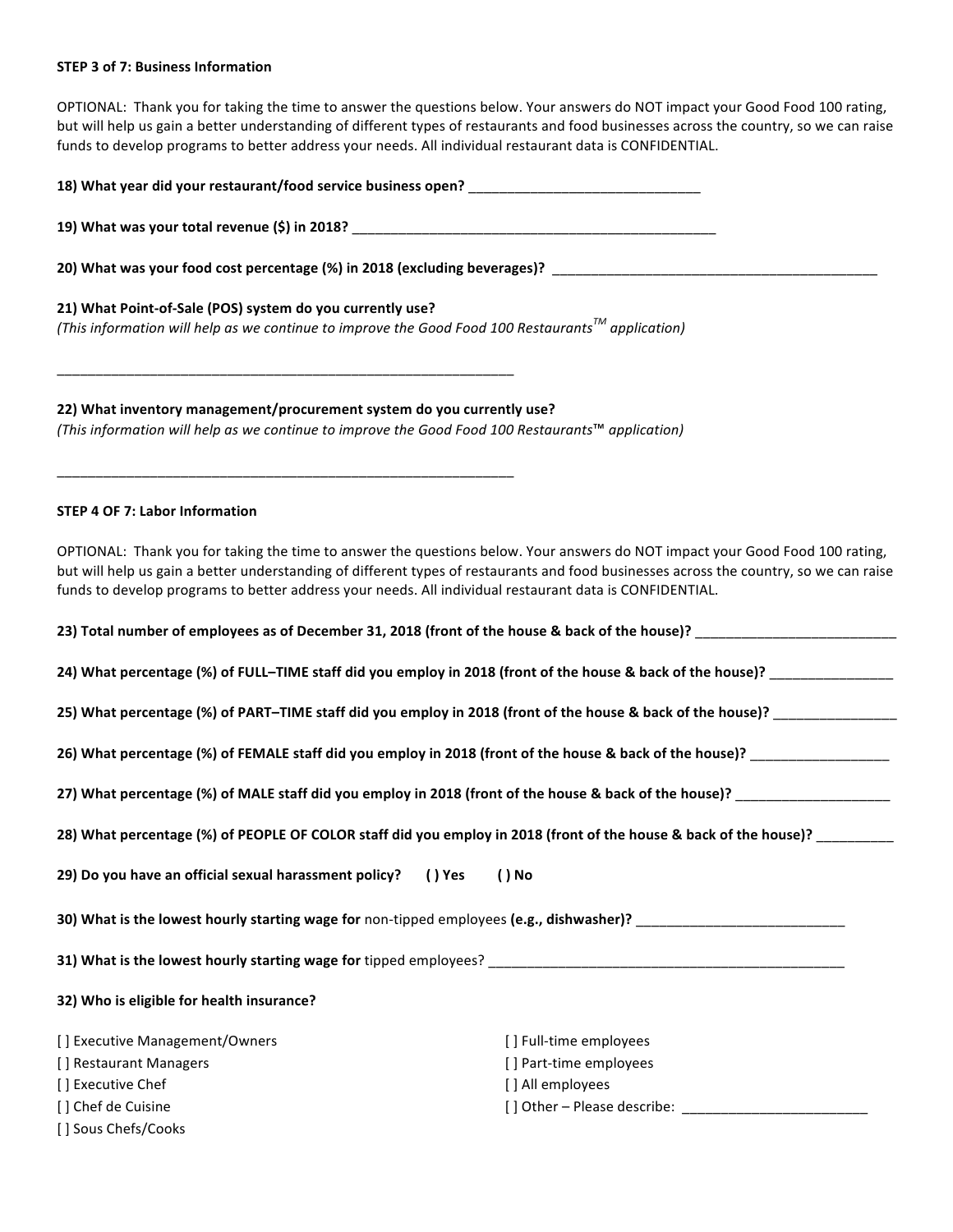#### **33)** Do you have a time-off policy that can be used for sick time for ALL employees, full-time and part-time?

( ) Yes ( ) No ( ) Other – Please describe: \_\_\_\_\_\_\_\_\_\_\_\_\_\_\_\_\_\_\_\_\_\_\_\_\_\_\_\_\_\_\_\_\_\_\_\_\_\_\_\_\_\_\_\_\_\_\_\_\_\_\_\_\_\_\_\_\_\_\_\_\_\_\_\_\_\_\_\_\_\_\_

## **34)** How do you provide overtime pay? *Please select one:*

() After 8 hours per day

() After 40 hours per week

() Not applicable

() Other – Please describe:

### **35)** What are the greatest challenges facing your employees? *Check all that apply:*

[] Affordable Housing [] Transportation Costs [] Commuting Time [] Healthcare Costs [] Childcare Costs

# **36) OPTIONAL: What other employee benefits do you offer?**

### **STEP 5 of 7: Additional Questions**

Thank you for taking the time to answer the questions below. Your answers do NOT impact your Good Food 100 rating, but will help us gain a better understanding of different types of restaurants and food businesses across the country, so we can raise funds to develop programs to better address your needs.

\_\_\_\_\_\_\_\_\_\_\_\_\_\_\_\_\_\_\_\_\_\_\_\_\_\_\_\_\_\_\_\_\_\_\_\_\_\_\_\_\_\_\_\_\_\_\_\_\_\_\_\_\_\_\_\_\_\_\_\_\_\_\_\_\_\_\_\_\_\_\_\_\_\_\_\_\_\_\_\_\_\_\_\_\_\_\_\_\_\_\_\_\_\_\_\_\_\_\_\_\_\_\_\_\_\_\_ \_\_\_\_\_\_\_\_\_\_\_\_\_\_\_\_\_\_\_\_\_\_\_\_\_\_\_\_\_\_\_\_\_\_\_\_\_\_\_\_\_\_\_\_\_\_\_\_\_\_\_\_\_\_\_\_\_\_\_\_\_\_\_\_\_\_\_\_\_\_\_\_\_\_\_\_\_\_\_\_\_\_\_\_\_\_\_\_\_\_\_\_\_\_\_\_\_\_\_\_\_\_\_\_\_\_\_

\_\_\_\_\_\_\_\_\_\_\_\_\_\_\_\_\_\_\_\_\_\_\_\_\_\_\_\_\_\_\_\_\_\_\_\_\_\_\_\_\_\_\_\_\_\_\_\_\_\_\_\_\_\_\_\_\_\_\_\_\_\_\_\_\_\_\_\_\_\_\_\_\_\_\_\_\_\_\_\_\_\_\_\_\_\_\_\_\_\_\_\_\_\_\_\_\_\_\_\_\_\_\_\_\_ \_\_\_\_\_\_\_\_\_\_\_\_\_\_\_\_\_\_\_\_\_\_\_\_\_\_\_\_\_\_\_\_\_\_\_\_\_\_\_\_\_\_\_\_\_\_\_\_\_\_\_\_\_\_\_\_\_\_\_\_\_\_\_\_\_\_\_\_\_\_\_\_\_\_\_\_\_\_\_\_\_\_\_\_\_\_\_\_\_\_\_\_\_\_\_\_\_\_\_\_\_\_\_\_\_\_

#### 37) What does Good Food mean to you? How does your restaurant/food business define Good Food?

#### **38) How important is Good Food to your brand? (Scale 0 – 10) \_\_\_\_\_\_\_\_\_\_\_\_\_\_\_\_\_\_\_\_\_\_\_\_\_**

#### **39)** Please rank in priority order:  $(1 =$  Highest, 6 = Lowest)

\_\_\_\_\_\_\_\_Food quality/taste

\_\_\_\_\_\_\_\_Food cost

**Environmental sustainability** 

\_\_\_\_\_\_\_\_Animal welfare

Supporting local/regional economy

\_\_\_\_\_\_\_\_Worker welfare

40) How important is it to your brand/business to source from other sustainably minded companies? (Scale 0 - 10) \_\_\_\_\_\_\_\_

\_\_\_\_\_\_\_\_\_\_\_\_\_\_\_\_\_\_\_\_\_\_\_\_\_\_\_\_\_\_\_\_\_\_\_\_\_\_\_\_\_\_\_\_\_\_\_\_\_\_\_\_\_\_\_\_\_\_\_\_\_\_\_\_\_\_\_\_\_\_\_\_\_\_\_\_\_\_\_\_\_\_\_\_\_\_\_\_\_\_\_\_\_\_\_\_\_\_\_\_\_\_\_

41) What is #1 challenge to implementing Good Food in your restaurant/food business?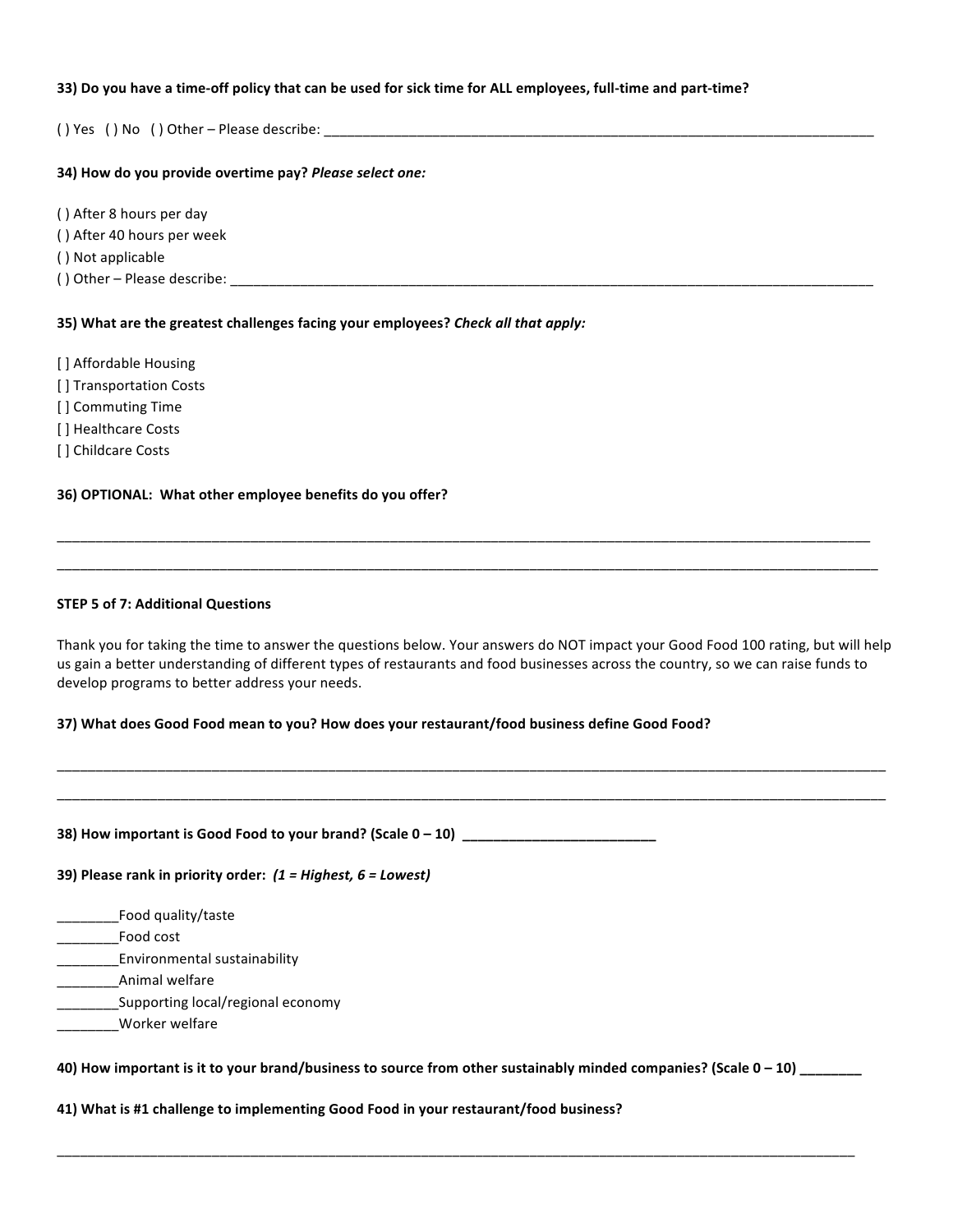#### 43) What is the third biggest challenge to implementing Good Food in your restaurant/food business?

#### **44)** What other sustainable practices did you focus on in 2018? Check all that apply.

| [] Track food waste                                    | [] EPA Energy Star-rated refrigerators                  |
|--------------------------------------------------------|---------------------------------------------------------|
| [] Donate leftover food                                | [] Recycle – Cardboard and paper                        |
| [] Compost food                                        | [] Recycle - fats, oils, and grease                     |
| [] Plant-forward or plant-based menu                   | [] Recycle - aluminum or metal cans and rigid plastics  |
| [] Reducing meat on menu or meat portions on the plate | $[ ]$ Recycle – glass                                   |
| [] Eco-friendly paper products and carryout containers | [] Contracting with other sustainably minded businesses |
| [] Eco-friendly cleaning supplies                      | (e.g., laundry, cleaning, etc.)                         |
| [] Renewable energy (e.g., wind, solar, etc.)          | [] Other - Please describe:                             |
| [ ] CFL or LED lighting                                |                                                         |
| [] Low-flush toilets                                   |                                                         |

\_\_\_\_\_\_\_\_\_\_\_\_\_\_\_\_\_\_\_\_\_\_\_\_\_\_\_\_\_\_\_\_\_\_\_\_\_\_\_\_\_\_\_\_\_\_\_\_\_\_\_\_\_\_\_\_\_\_\_\_\_\_\_\_\_\_\_\_\_\_\_\_\_\_\_\_\_\_\_\_\_\_\_\_\_\_\_\_\_\_\_\_\_\_\_\_\_\_\_\_\_\_\_ \_\_\_\_\_\_\_\_\_\_\_\_\_\_\_\_\_\_\_\_\_\_\_\_\_\_\_\_\_\_\_\_\_\_\_\_\_\_\_\_\_\_\_\_\_\_\_\_\_\_\_\_\_\_\_\_\_\_\_\_\_\_\_\_\_\_\_\_\_\_\_\_\_\_\_\_\_\_\_\_\_\_\_\_\_\_\_\_\_\_\_\_\_\_\_\_\_\_\_\_\_\_\_

\_\_\_\_\_\_\_\_\_\_\_\_\_\_\_\_\_\_\_\_\_\_\_\_\_\_\_\_\_\_\_\_\_\_\_\_\_\_\_\_\_\_\_\_\_\_\_\_\_\_\_\_\_\_\_\_\_\_\_\_\_\_\_\_\_\_\_\_\_\_\_\_\_\_\_\_\_\_\_\_\_\_\_\_\_\_\_\_\_\_\_\_\_\_\_\_\_\_\_\_\_\_\_ \_\_\_\_\_\_\_\_\_\_\_\_\_\_\_\_\_\_\_\_\_\_\_\_\_\_\_\_\_\_\_\_\_\_\_\_\_\_\_\_\_\_\_\_\_\_\_\_\_\_\_\_\_\_\_\_\_\_\_\_\_\_\_\_\_\_\_\_\_\_\_\_\_\_\_\_\_\_\_\_\_\_\_\_\_\_\_\_\_\_\_\_\_\_\_\_\_\_\_\_\_\_\_

**45)** Please provide a 1 − 3 sentence quote describing why you're participating in the Good Food 100 Restaurants<sup>™</sup>? Your *quote may be used in future marketing and communications.*

\_\_\_\_\_\_\_\_\_\_\_\_\_\_\_\_\_\_\_\_\_\_\_\_\_\_\_\_\_\_\_\_\_\_\_\_\_\_\_\_\_\_\_\_\_\_\_\_\_\_\_\_\_\_\_\_\_\_\_\_\_\_\_\_\_\_\_\_\_\_\_\_\_\_\_\_\_\_\_\_\_\_\_\_\_\_\_\_\_\_\_\_\_\_\_\_\_\_\_\_\_\_ \_\_\_\_\_\_\_\_\_\_\_\_\_\_\_\_\_\_\_\_\_\_\_\_\_\_\_\_\_\_\_\_\_\_\_\_\_\_\_\_\_\_\_\_\_\_\_\_\_\_\_\_\_\_\_\_\_\_\_\_\_\_\_\_\_\_\_\_\_\_\_\_\_\_\_\_\_\_\_\_\_\_\_\_\_\_\_\_\_\_\_\_\_\_\_\_\_\_\_\_\_\_\_

#### **STEP 6 OF 7: Select Participation Benefits & Opportunities**

Thank you for taking the time to answer the question below. Your answer will help make sure that you only receive what you want, as well as help us be efficient with our funds.

#### **46) Please check all that you would like to receive:**

- [] Certificate of Participation that you can frame
- [] Window Decal (you will automatically receive a digital badge via email)
- [] Printed copy of 2019 Economic Assessment (you will automatically receive a PDF copy via email)

#### **47)** What size t-shirt would you like to receive:

| ( ) Small  | () XXL                                                  |
|------------|---------------------------------------------------------|
| () Medium  | () XXXL                                                 |
| () Large   | $( )$ NONE – I'm NOT interested in receiving a t-shirt. |
| () X-Large |                                                         |

# **48)** Would you be interested in hosting a Good Food 100 Restaurants<sup>™</sup> event in your restaurant/business or community? ( ) Yes ( ) No

#### **STEP 7 of 7: Upload Logo**

**49)** Please upload a high-resolution company logo. This will be featured on website when the Good Food 100 Restaurants<sup>™</sup> list is published. If you have one available, you're also welcome to upload a headshot photo of the Chef, Culinary Director, CEO, etc.